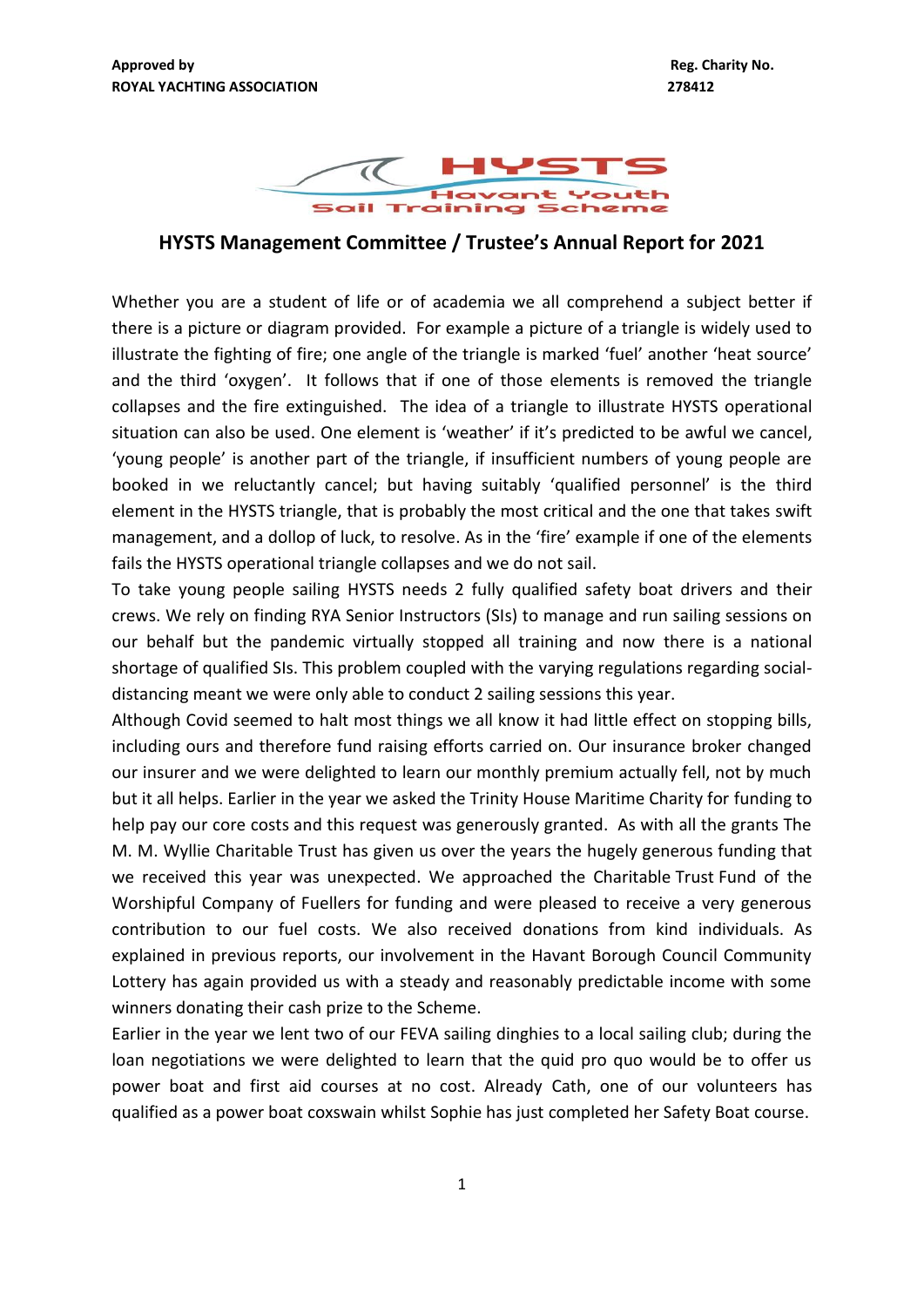Most of our volunteers have remained loyal and returned to help whilst new volunteers have been recruited. We have also seen some of our ex members come back to help in various ways bringing newly acquire professional skills and their previous experience of the Scheme with them. Encouragingly, most of the young people we last saw in 2019 also returned and five novices enjoyed their first taste of dinghy sailing with us. Josh, one of our young sailors secured himself a college placement at The Andrew Simpson Centre / Gosport and Fareham Multi Academy Trust to complete a NCFE 3 extended diploma in Sports and Physical Activity.

Negotiations to purchase the sailing base appeared to be finally moving in a positive direction with Hampshire County Council (HCC) confirming that in principle they were happy with the original arrangements. However, our hopes were recently dashed when HCC stated that in the context of sea defence work planned in the area and bridge work being formulated that the project would now need to be reviewed.

The complete rebuilding of our website was completed in January and it has quickly become an essential tool for us to inform our young sailors of any changes to the schedules and allow them to book online for future sailing sessions. Gradually we are populating it with the essential documents that those with parental responsibility need to be aware of and in other areas potential and existing funders can observe how the Scheme is managed. The previous eight years of the Management Committee and Trustee's Annual Reports are also available to be viewed.

We are pragmatic and we recognise events beyond our control have an annoying habit of scuttling our plans. Nevertheless we are always optimistic and have planned 20 sailing sessions for the 2022 season and given the unmistakable interest from young people and volunteers we have every confidence for a successful sailing season next year.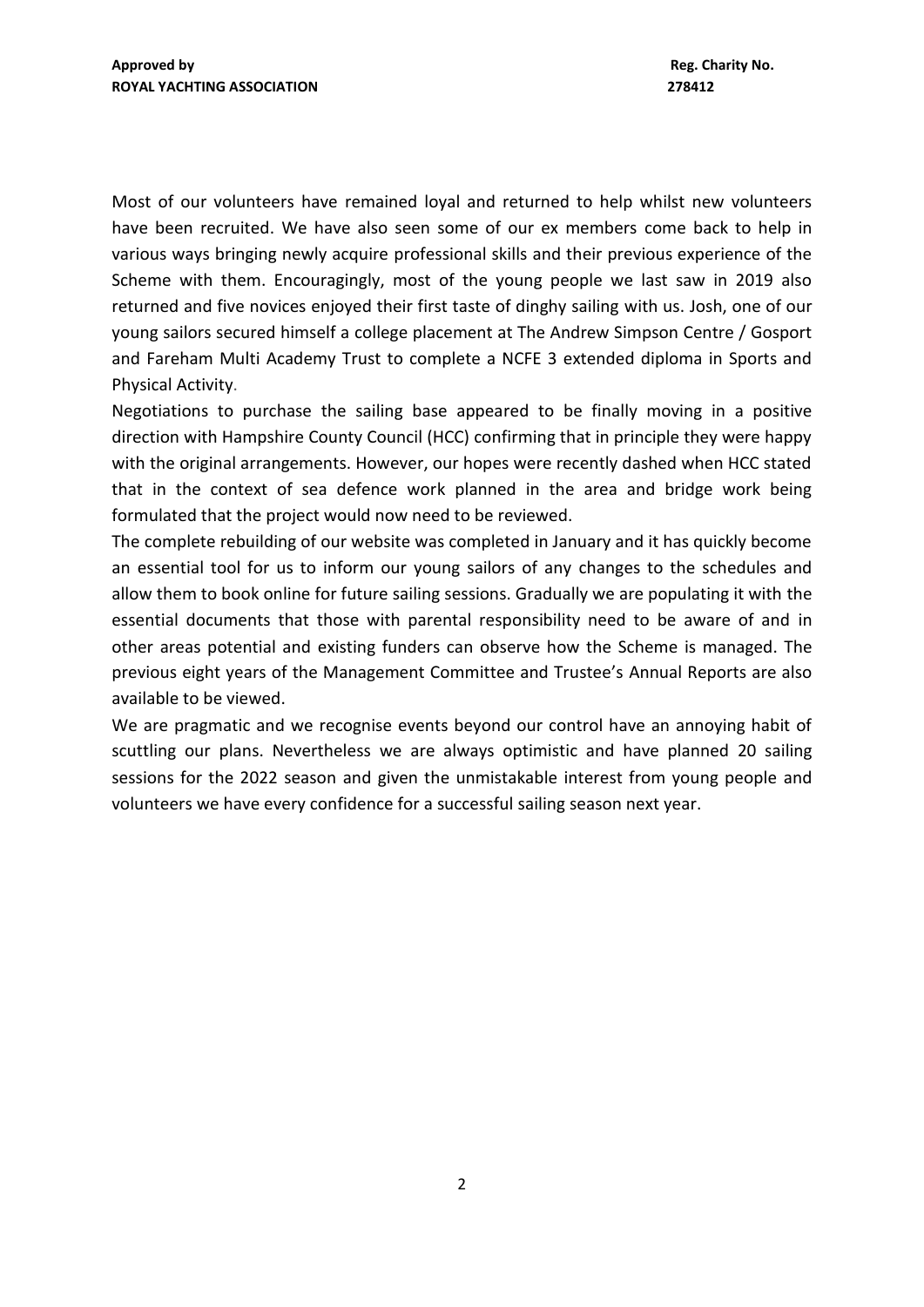# **2021 FINANCIAL REPORT**

## **BROUGHT FORWARD FROM 2020 £7794.13**

| <b>EXPENDITURE</b>                                                           |                  |
|------------------------------------------------------------------------------|------------------|
| <b>Core and General Operational</b><br><b>Base Maintenance and Equipment</b> | 2520.65          |
|                                                                              | 79.05            |
| Safety Boat Maintenance and Equipment<br>Dinghy Maintenance and Equipment    | 92.32            |
|                                                                              |                  |
| Safety Boat Fuel                                                             | 00.00<br>00.00   |
| Clothing<br>SI Fees                                                          |                  |
|                                                                              | 200.00<br>00.00  |
| RYA Certificates/Logbooks/Handbooks                                          | 49.54            |
| <b>Publicity Printing</b>                                                    | 268.79           |
| <b>Staff Expenses</b>                                                        |                  |
| Website Design and Support                                                   | 59.99            |
| Bedhampton Community Centre Room Hire                                        | 50.00<br>2722.24 |
| Insurance                                                                    |                  |
|                                                                              | 6042.58          |
| <b>Fees and Affiliations</b>                                                 |                  |
| <b>Harbour Conservation Annual Dues</b>                                      | 68.04<br>35.00   |
| Harbour Federation Annual Membership Subscription                            |                  |
| <b>RYA Annual Recognition Fee</b>                                            | 336.00           |
| <b>Communities First Registration Fee</b>                                    | 10.00            |
| <b>HBSA Annual Affiliation Fee</b>                                           | F.O.C            |
|                                                                              | 449.04           |
| <b>Utilities</b>                                                             |                  |
| Fresh Water                                                                  | 65.96            |
| Waste Water                                                                  | 32.94            |
| Electricity                                                                  | 131.62           |
| <b>Business Rates</b>                                                        | 186.88           |
|                                                                              | 417.40           |
| <b>INCOME</b>                                                                |                  |
| Grants                                                                       | 2150.00          |
| Donation                                                                     | 10861.49         |
| HMRC Charities (Gift Aid)                                                    | 188.77           |
| Havant Community Lottery                                                     | 798.00           |
| Hire Of Base                                                                 | 225.00           |
| <b>Sailing Fees</b>                                                          | 120.00           |
|                                                                              | 14343.26         |
|                                                                              |                  |
|                                                                              |                  |

| <b>TOTAL EXPENDITURE</b>               | £ 6909.02 |
|----------------------------------------|-----------|
| <b>TOTAL INCOME</b>                    | £14343.26 |
| <b>CARRIED FORWARD TO 2022</b>         | £15228.37 |
| <b>ESTIMATED VALUE OF FIXED ASSETS</b> | £27955.00 |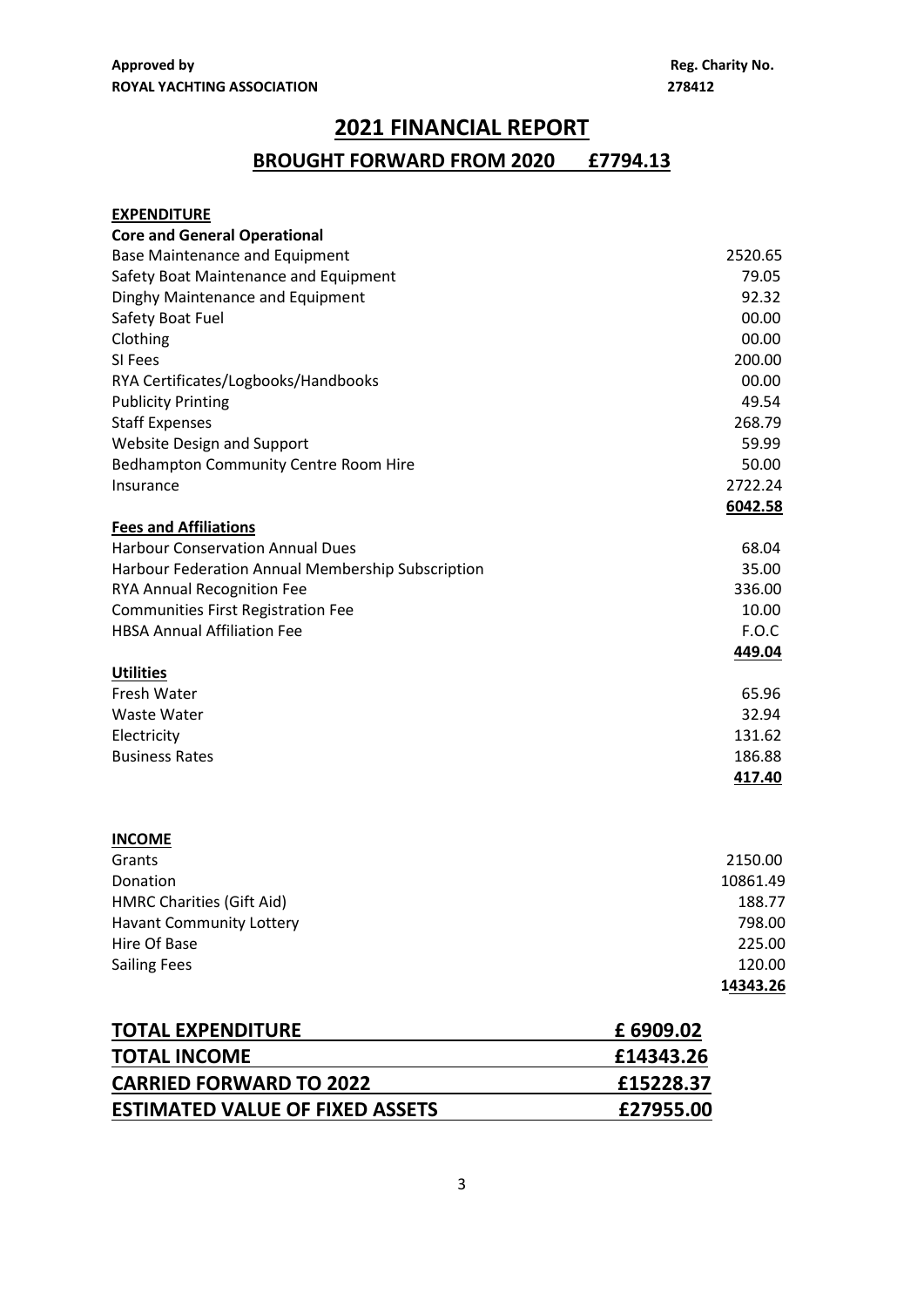### **Sailing Report**

Sailing season:  $27<sup>th</sup>$  June to  $17<sup>th</sup>$  Oct 17 2021.

#### *Breakdown:*

| Sessions scheduled                   | 16   |
|--------------------------------------|------|
| Sessions completed                   | 2    |
| Sessions cancelled (adverse weather) | Nil  |
| Attendance                           | 13   |
| Age spread                           | 8-16 |

#### *Attendance:*

Average attendance per session:

6.5 in 2021; Nil in 2020; 7 in 2019; 5 in 2018; 6.3 in 2017; 8.3 in 2016; 6.8 in 2015; 7.2 in 2014; and 7.5 in 2013.

#### *RYA Certificates:*

| <b>Certificate</b> | <b>Started</b> | Completed |
|--------------------|----------------|-----------|
| <b>One</b>         |                |           |
| Two                |                |           |
| Three              |                |           |
| Four               |                |           |

#### **Recognition of Charitable Status**

HYSTS' address is: Havant Youth Sail Training Scheme, c/o The Bedhampton Community Centre, 21 Bedhampton Road, Bedhampton, Hampshire, PO9 3ES.

HYSTS' Trustees: Mr Peter Bee, Mr Geoffrey Lynch BEM, Mr Owen Davies, Mrs Hazel Matthews, Mrs Mary Milton, Mr Derick Borlace, Mr Kenneth Matthews, Mr William Walworth CBE and Mr Ian Earle.

The HYSTS Constitution (as amended 10th March 2014) requires the overall responsibility for the Scheme shall be vested in the Management Committee elected by the Patron and Sailing (Senior) Members at the Annual General Meeting each year. The Constitution also requires the Management Committee will consist of the following elected Officers; The President (who may be appointed for a five year term of office), Chairperson, Principal, Secretary, Treasurer, Sailing Programme Co-ordinator, Fund Raising Co-ordinator, Publicity Officer, and Bosun. Three Patron or Sailing (Senior) Members may also be elected to serve as members of the Management Committee. The Constitution further requires The Officers of the Scheme and elected Management Committee Members will act as the Managing Trustees in accordance with Charity Law.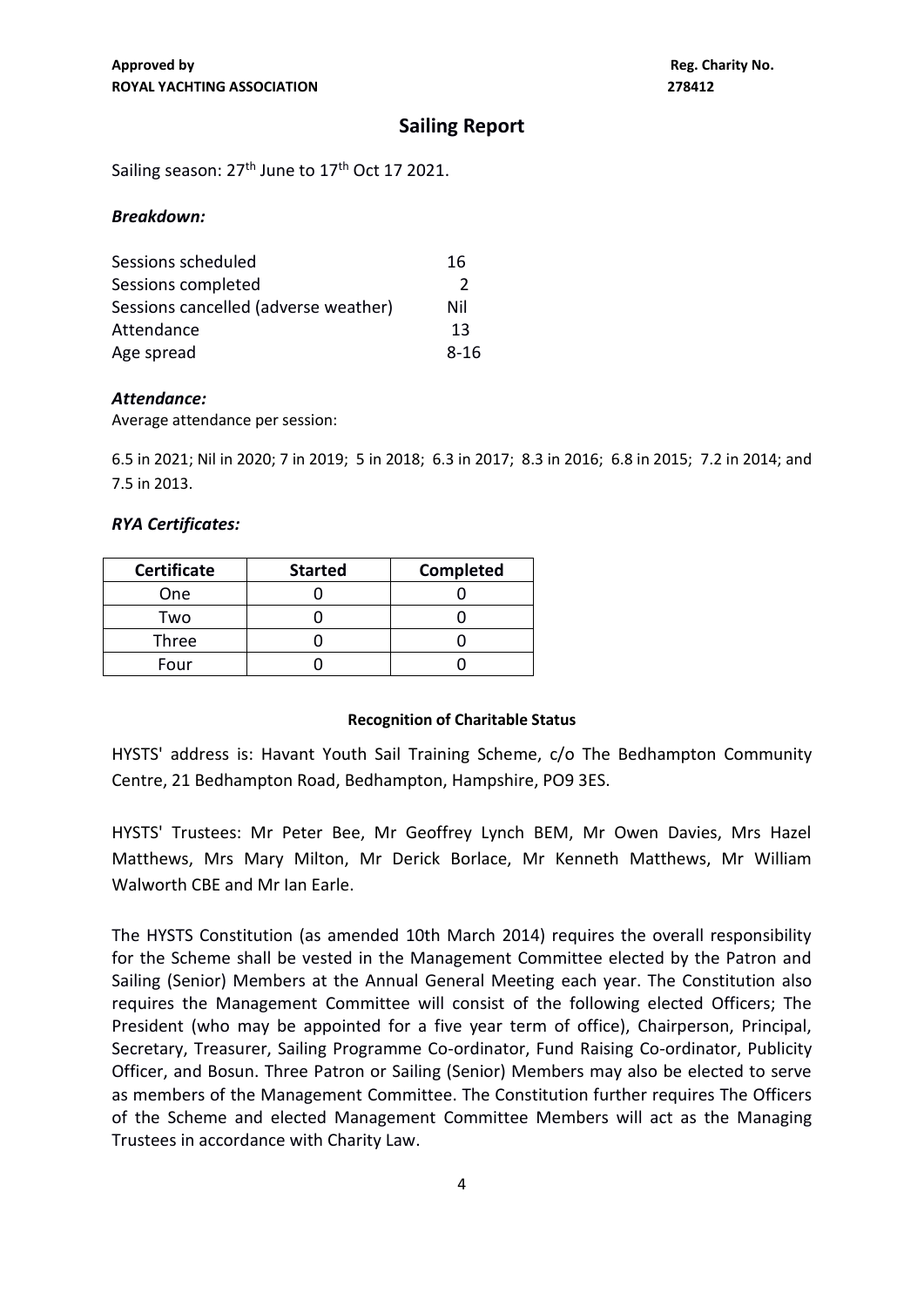#### **HYSTS' Constitutional objectives are:**

- 1. to improve the quality of life of young people through the provision of sailing opportunities and qualifications as a challenging activity;
- 2. to provide a secure environment for the self-development of young people through qualified and professional guidance;
- 3. to work in partnership with statutory bodies and organisations within the community;
- 4. to deliver youth work through the medium of sailing and waterborne activity;
- 5. to facilitate training opportunities for young people and adults wishing to work with young people.

#### **These objectives are further expanded to include:**

- 1. to introduce young people to sailing and seamanship as an activity in a way that facilitates personal development;
- 2. to provide affordable opportunities for young people to experience dinghy sailing with qualified RYA instruction and procedures.
- 3. to provide a membership system by which young people can regularly participate in sailing in order to develop confidence, personal skills and teamwork;
- 4. to provide planned and progressive opportunities for youth groups to initiate and develop sailing for their members;
- 5. to provide 'come and try' sessions for young people who would otherwise not have the opportunity to attempt sailing as an activity;
- 6. to provide opportunities for young people to fulfil requirements of external organisations with regard to sailing (e.g. The Duke of Edinburgh's Award, Scouts, Guides, RYA certificates etc.);
- 7. to provide training opportunities in order to develop the HYSTS programme;
- 8. to raise self-esteem and develop personal and social skills;
- 9. to support the development and positive personnel relationships with both peers and adults;
- 10. to enable the sharing and acting on ideas and issues;
- 11. to recognise the voluntary involvement of young people with a range of experiences and views;
- 12. to take part in outdoor education activities.